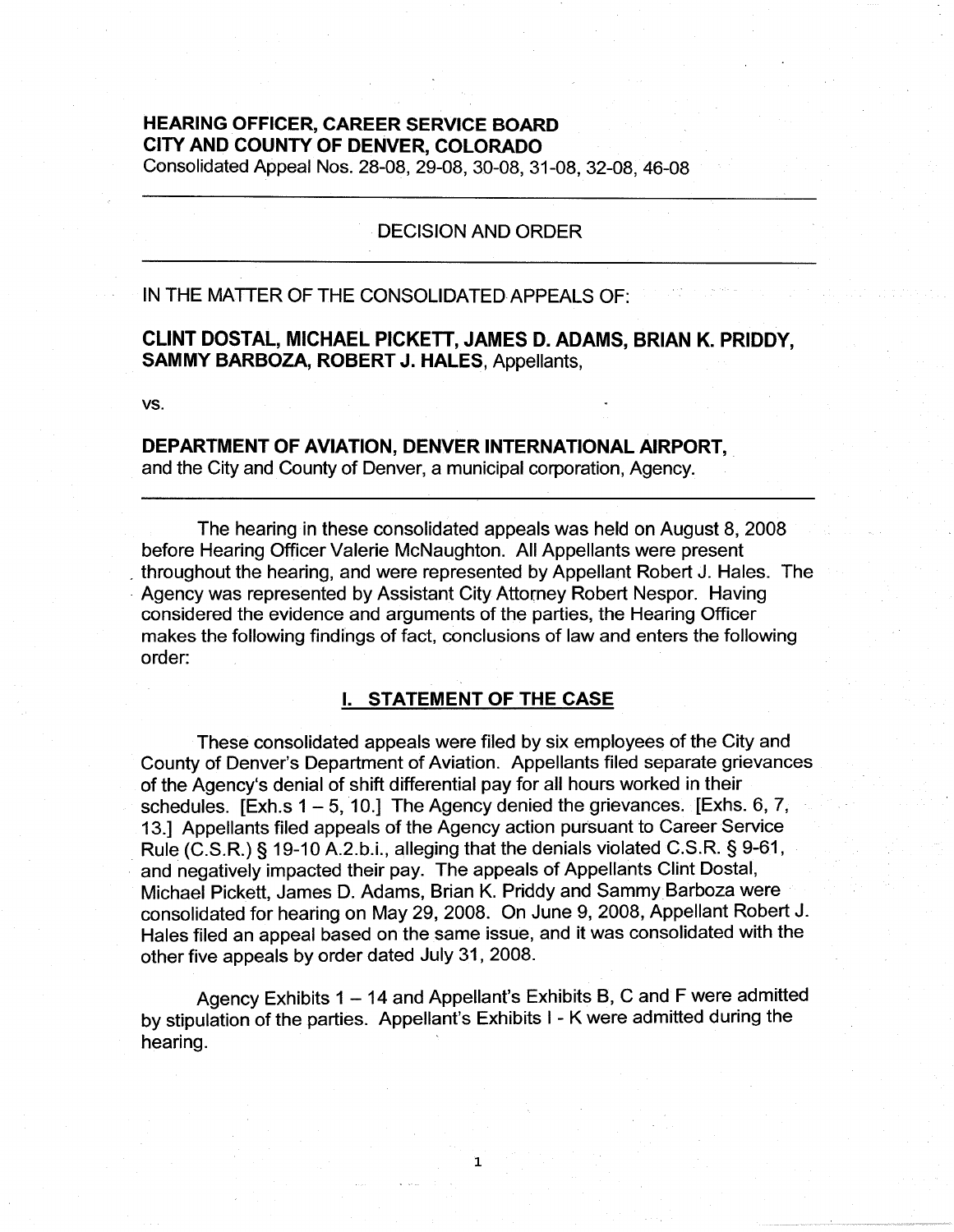#### II. **ISSUES**

This appeal raises the issue of whether Appellants proved by a preponderance of the evidence that the Agency violated C.S.R. § 9-61, issued May 19, 2006, by failing to pay Appellants shift differential pay for all hours worked in their work schedules.

#### Ill. **FINDINGS OF FACT**

Appellants Dostal, Pickett, Adams, Priddy and Barboza are Electricians in the High Tech unit within the Agency's Operations Division. At all times relevant to this appeal, their regular work schedules have been 8:30 p.m. to 7:00 a.m., hours which span the evening and night shifts.<sup>1</sup> Prior to the Agency action appealed from, Dostal and the other electricians were paid the 12% night shift incentive differential rate for all ten hours in their work schedule, including the two and a half hours between 8:30 and 11 :00 p.m. that are in the evening shift.

Appellant Hales is an Aviation Operations Representative with the Agency. His regular work schedule is 12:00 noon to 10:00 p.m. Prior to the March 2008 memo which led to this appeal, Mr. Hales was paid the 7% evening shift differential rate for his entire ten-hour shift, although the first three hours fell within the day shift.

Before the March memo, the Aviation Department paid its employees evening or night incentive pay for all hours of their work schedule if 1) they performed an operational function, and 2) at least one-half of their work schedule fell within either the evening or night shift.

On March 14, 2008, the Agency issued a notice to all employees that it would "begin using a new interpretation for shift differential eligibility ... based on two key factors: only employees performing 'operational' functions are eligible for shift differential, [and] any work performed between 3:00 p.m. and 11 :00 p.m. is eligible for evening shift differential, and any work performed between 11 :00 p.m. and 7:00 a.m. is eligible for night shift differential." [Exh. 9-1.] Thus, operational employees were henceforth to be given incentive pay only for hours worked during the Agency's evening or night shifts, rather than for their entire work schedules.

The parties stipulated that, in keeping with this new interpretation, the five Electrician Appellants were thereafter paid the 7% evening differential for the time worked from 8:30 p.m. and 11 p.m., and the 12% night differential for the remaining 7 ½ hours of their work schedules. As a result, they lost the additional 5% incentive pay for the first two and a half hours of their work schedule. Appellant Hales was paid evening differential only for his hours between 3 p.m.

<sup>1</sup>Their 10-hour work schedules include a half-hour lunch break, for which they are not paid. [Testimony of Agency Human Resources Manager Jim Thomas.]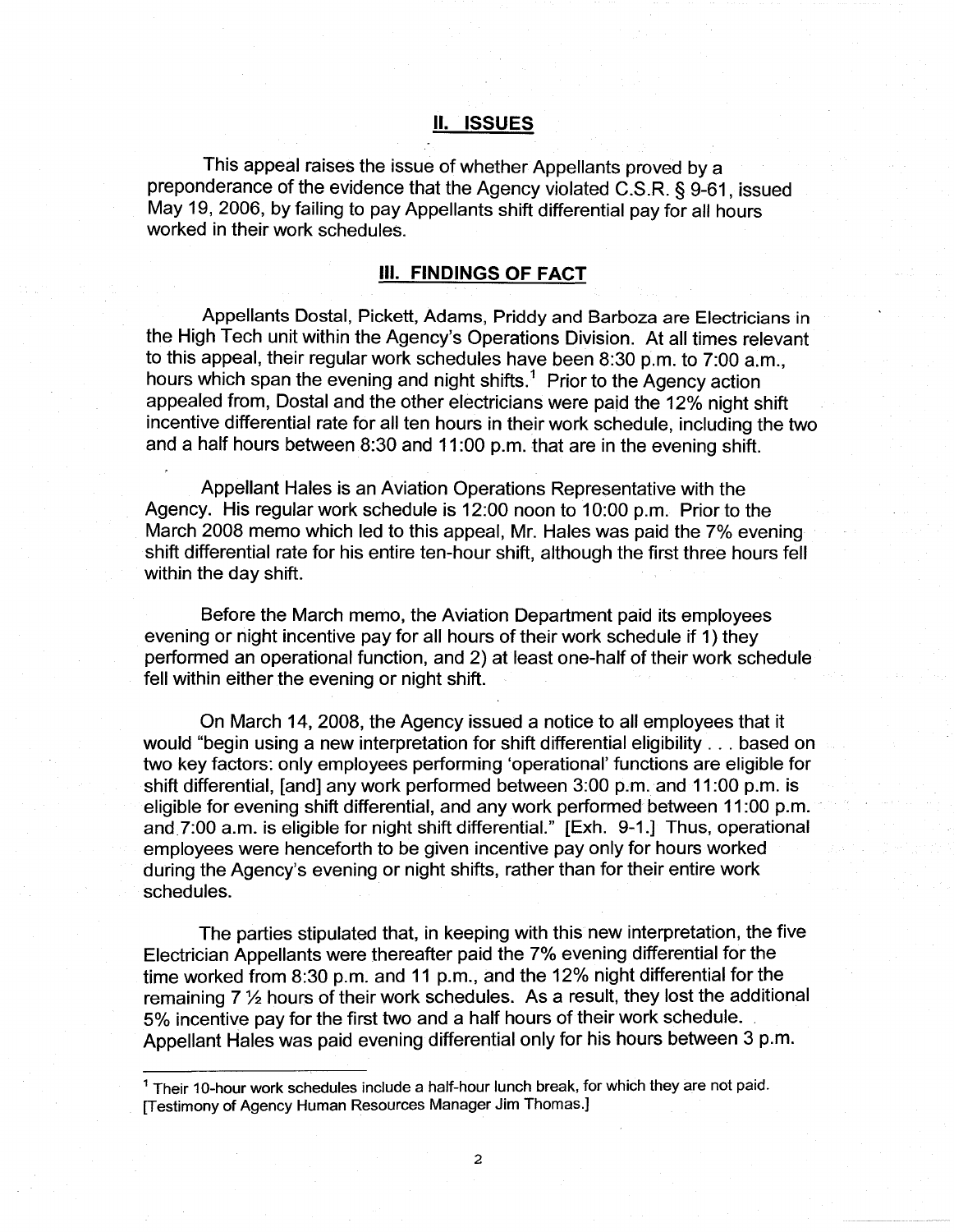and 10 p.m. His pay was reduced by the 7% incentive pay for the first three hours of his work schedule, since those hours are on the day shift.

Agency Human Resources Manager Jim Thomas testified that the Aviation Department operates the Denver International Airport, which functions 24 hours a day and seven days a week. The Agency has six divisions: Maintenance and Engineering, Operations, Business and Technologies, Business and Revenue Development, Marketing and Public Relations, and the Office of the Manager of Aviation. The Department of Aviation has identified three work shifts for purposes of determining shift differential pay. The day shift is 7 a.m. to 3 p.m., evening shift is 3 to 11 p.m., and night shift is 11 p.m. to 7 a.m. [Exh. 9-3.] The Agency uses over 170 different work schedules for individual employees to accommodate its complex operational needs. Calculation of pay involves exemption status changes, numerous non-standard work schedules, and different rates of pay for overtime, on-call status, and shift differential.

Until March 2008, payroll was done by payroll staff using paper time cards and leave slips. Shift differential was paid to operational employees whose schedules had more that 50% of their hours in the evening or night shifts. This was done to simplify the payroll task given the number of variables affecting airport pay. Since schedules change frequently to accommodate airport needs, Mr. Thomas determined that any other payroll method would be all but impossible.

In late 1999, the city purchased the Kronos electronic timekeeping system, Release 3.4, to comply with the requirements of CSR Rule 9 for time accounting. The system also provided the capability of master schedule management. In 2007, the city bought the Kronos upgrade, known as Release 5.2, which added automated payroll and audit functions.

In 2006, the Career Service Board amended the 2004 shift differential rule twice. [CSR§ 9-61, effective April 1, 2006, amending§ 9-91, and§ 9-61, effective May 19, 2006.] The May rule is the amendment in effect at all times relevant to this appeal.

Mr. Thomas testified that there was a lot of confusion about how the amended rule was to be applied. That year, a team in Aviation, including Mr. Thomas, drafted various scenarios to make sure the Airport was applying shift differential in keeping with the intent of the rule. That effort was triggered by the Agency's need to write software rules so that Kronos 5.2 could accurately calculate pay, including incentive pay.

In September 2006, the team began a series of meetings with Career Service Authority Employee Relations staff Pete Garritt and Roberta Monaco to present their scenarios and gain a better understanding of the rule. Linda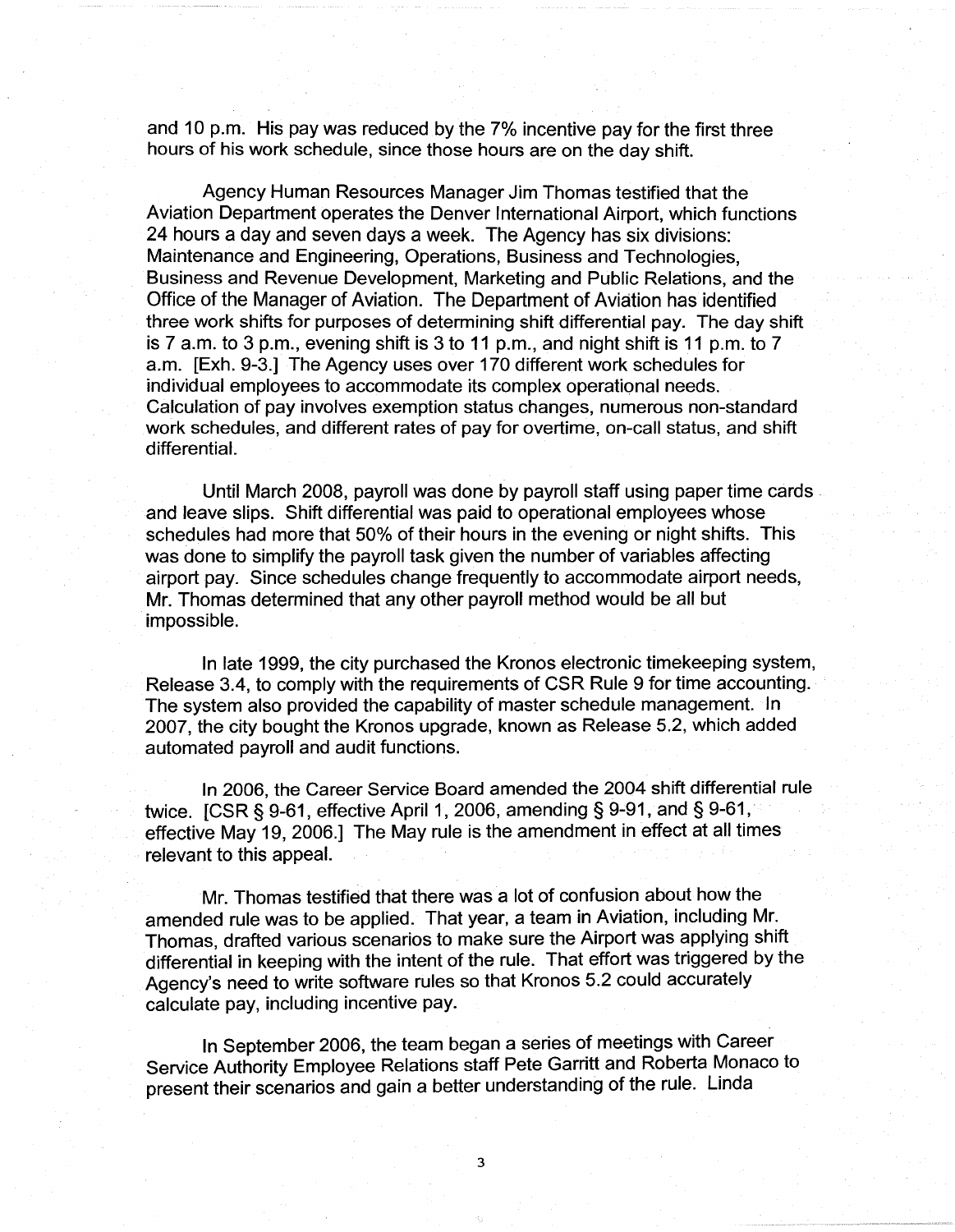Misegadis from the Controller's Office also attended the meetings to monitor the efforts of the airport team with the intent to have the rest of the city adopt the resulting Kronos application. The team met with CSA for about a year, during which time the team refined their scenarios a number of times to accurately apply the rule to airport work schedules. CSA staff explained that subsection C.2. was intended to limit an agency's definition of an evening or night shift to those periods including 50% or more of hours from either 3 to 11 p.m. or 11 p.m. to 7 a.m. As a result, the Airport team realized their practice of applying the 50% standard to individual work schedules was incorrect.

Once the team's scenarios conformed to the CSA interpretation of the rule, it obtained approval from senior management to implement the new interpretation of shift differential. The team then outlined the changes needed to Kronos 5.2 for the system developers, who then wrote the program applying those changes. The change was first implemented in December 2007 with the payroll staff, and was thereafter applied to other Agency work units.

On March 16, 2008, the Agency distributed a memo announcing that, effective that day, it would begin to use the new interpretation of shift differential in all of its divisions. [Exh. 9.] Day, evening and night shifts within the Agency were stated to be the same time frames as the standards in  $\S$  9-61 C. 2. Shift differential would be paid 1) only to operational employees, and 2) only for time worked during the evening or night shifts. This was intended to make the Agency's payment practice consistent with the rule, and permit Kronos 5.2 to electronically calculate pay including shift differential. As a result, the Agency stopped paying shift differential based on an individual employee's work schedule, and instead paid it for hours worked during the Agency-defined evening and night shifts. Operational employees thereafter earned evening shift differential only for the hours they worked between 3 p.m. and 11 p.m. in their regular work schedule. Night shift differential was paid only if operational employees worked from 11 p.m. to 7 a.m. in their regular work schedule.

Mr. Thomas testified that the Aviation Department was the first to convert to the electronic payroll function provided by the Kronos update. Thereafter, the rest of the city adopted the Kronos configuration developed by the Airport's system developers, which included the new interpretation of shift differential. [Testimony of Mr. Thomas.]

As a part of his duties as CSA Human Resources Supervisor, Pete Garritt has had a significant role in drafting proposed amendments to the Career Service Rules for consideration by the Career Service Board from 2004 to the present. He testified that the shift differential rule has changed substantially from 2004 to the present.

Under the 2004 rule, if an eligible employee worked shifts that had more than 50% of its time between certain specified hours, differential was paid "for the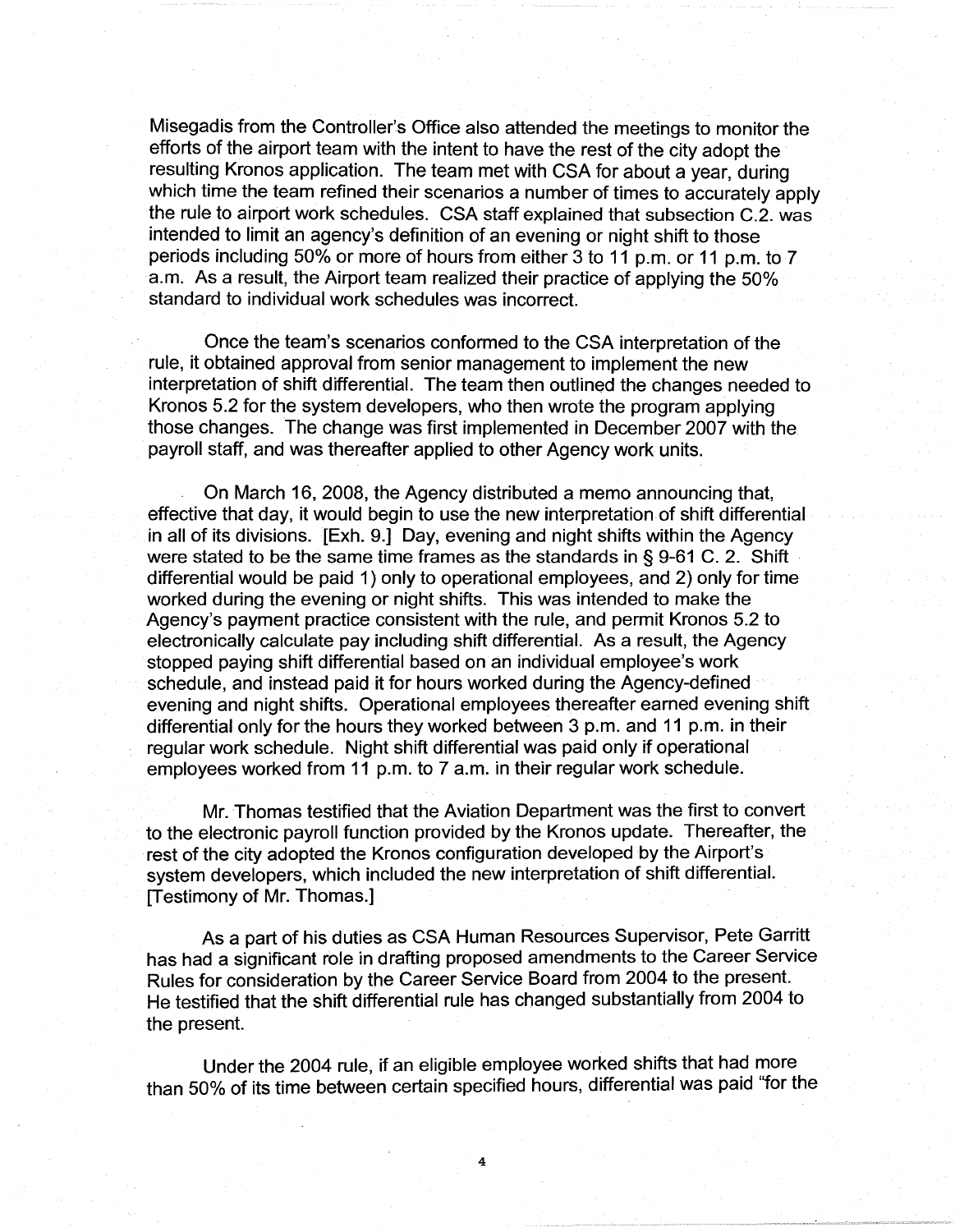hours worked during this entire shift." [C.S.R. § 9-91 C., Nov. 20, 2004.] On April 1, 2006, the rule was amended to permit an agency to establish day, evening, night, and snow emergency shifts for its various work units, division or departments. A shift was eligible for differential if it was an evening shift starting from 1:30 to 9:59 p.m., or a night shift starting from 10 p.m. to 5:59 a.m. Shift differential was to be paid to eligible employees who are "assigned to work an eligible shift for all hours worked during such eligible shift." [C.S.R. § 9-61 D, issued Apr. 1, 2006.]

Mr. Garritt observed that the April 2006 version did not work well, as it was found to be susceptible to manipulation of shift start times. On May 19, 2006, the rule was amended again. Mr. Garritt stated that this version of the rule was intended to compensate employees for the inconvenience of working certain hours, and allow agencies some flexibility in defining their evening and night shifts, as long as 50% of the scheduled hours were within the evening or night shifts. The new rule used the same words as the April amendment to describe the hours to be paid at the differential rates. [CSR § 9-61 H., issued May 19, 2006.] At the time of the hearing, a fourth version of the rule was pending before the Board. Under that rule, "shift differential shall be paid for all hours worked by an eligible employee in a work day" under certain stated conditions. Between the date of the hearing and the issuance of this decision, that amendment was passed by the Board. [C.S.R. § 9-61, Sept. 12, 2008.] This appeal raises issues under the rule in effect on May 19, 2006.

During the 2006 - 2007 meetings with the Agency team, Mr. Garritt advised the team that the rule intended to authorize differential pay only for the hours worked during the agency-defined evening and night shifts. He testified that this was the interpretation used by the rest of the city agencies, although he observed there continued to be some confusion about how the rule was to be implemented in various agencies, including the Department of Aviation.

The parties stipulated that as a result of the March 2008 memo, the five Electrician Appellants are now paid the 7% evening differential for 2 ½ hours of their shift, instead of the 12% night differential. They also stipulated that Appellant Hales is now paid no evening differential for the three hours from noon to 3 p.m. in his work schedule.

Appellant James Adams testified that he lost 1 % of his base pay, and 1 ½ % of his overtime pay as a result of the Agency implementation of the interpretation contained in the March memo. He stated that 95% of the airport maintenance shifts are 6 a.m. to 4 p.m., 4 pm. to 2:30 a.m., and 8:30 p.m. to 7 a.m. Under the Agency's new interpretation of the rule, Mr. Adams has observed that the airport is paying more for salaries because many evening shift employees are now earning night shift differential for the hours they work into the night shift.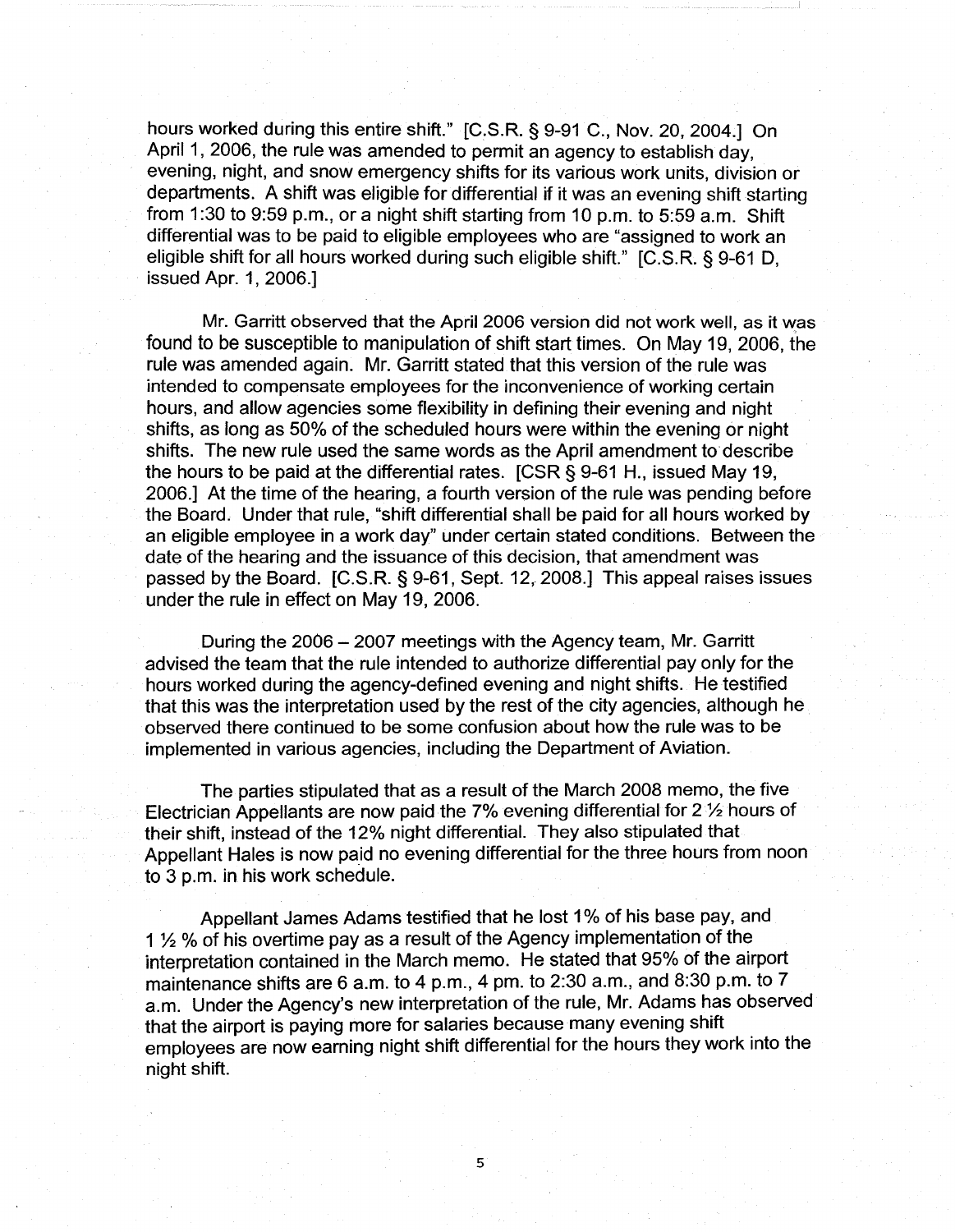James Johnson is an Aviation Emergency Dispatcher who operates the police radio band at the airport, working an eight or ten-hour shift. He is the only dispatcher working at the airport. He testified that he feels penalized for working at the airport, since he has earned a total of \$400 to \$500 less in salary than other city dispatchers as a result of the March change to shift differential. He does not know if the other dispatchers' employing agencies have yet converted to Kronos, or whether their individual work schedules affected their shift differential.

#### **ANALYSIS**

As proponents of the order that the Agency's policy on shift differential violates § 9-61, Appellants bear the burden of proof on that issue. C.R.S. § 24-4- 105(7); cf. Dept. of Institutions v. Kinchen. 886 P.2d 770, 707 (Colo. 1994).

The relevant Career Service Rule on shift differential permits agency appointing authorities to establish work shifts "based on the business needs of the department or agency." § 9-61 A. "The four work shifts that may be used are the: 1. Day shift; 2. Evening shift; 3. Night shift; and 4. Snow emergency shift." § 9-61 B. The start and end times of evening, night, and snow emergency shifts must be provided in writing to the Personnel Director. § 9-61 E. The rule also mandates that:

> To be considered eligible for shift incentive differential, a shift must:

1. Be regularly scheduled as part of the normal business operations of the department or agency ... and

2. Meet the following definitions of night or evening shifts:

a. A night shift must have at least fifty percent (50%) of its hours occur between 11 :00 p.m. and 7:00 a.m.

b. An evening shift must have at least fifty percent (50%) of its hours occur between 3:00 p.m. and  $11:00$  p.m.  $\ldots$ 

#### § 9-61 C.

"Shift incentive differentials shall be paid to eligible employees who are assigned to work an eligible shift for all hours worked during such eligible shift." § 9-61 F.1. The differential rate is to be paid "for the hours worked during the entire evening [or night] shift." § 9-61 H.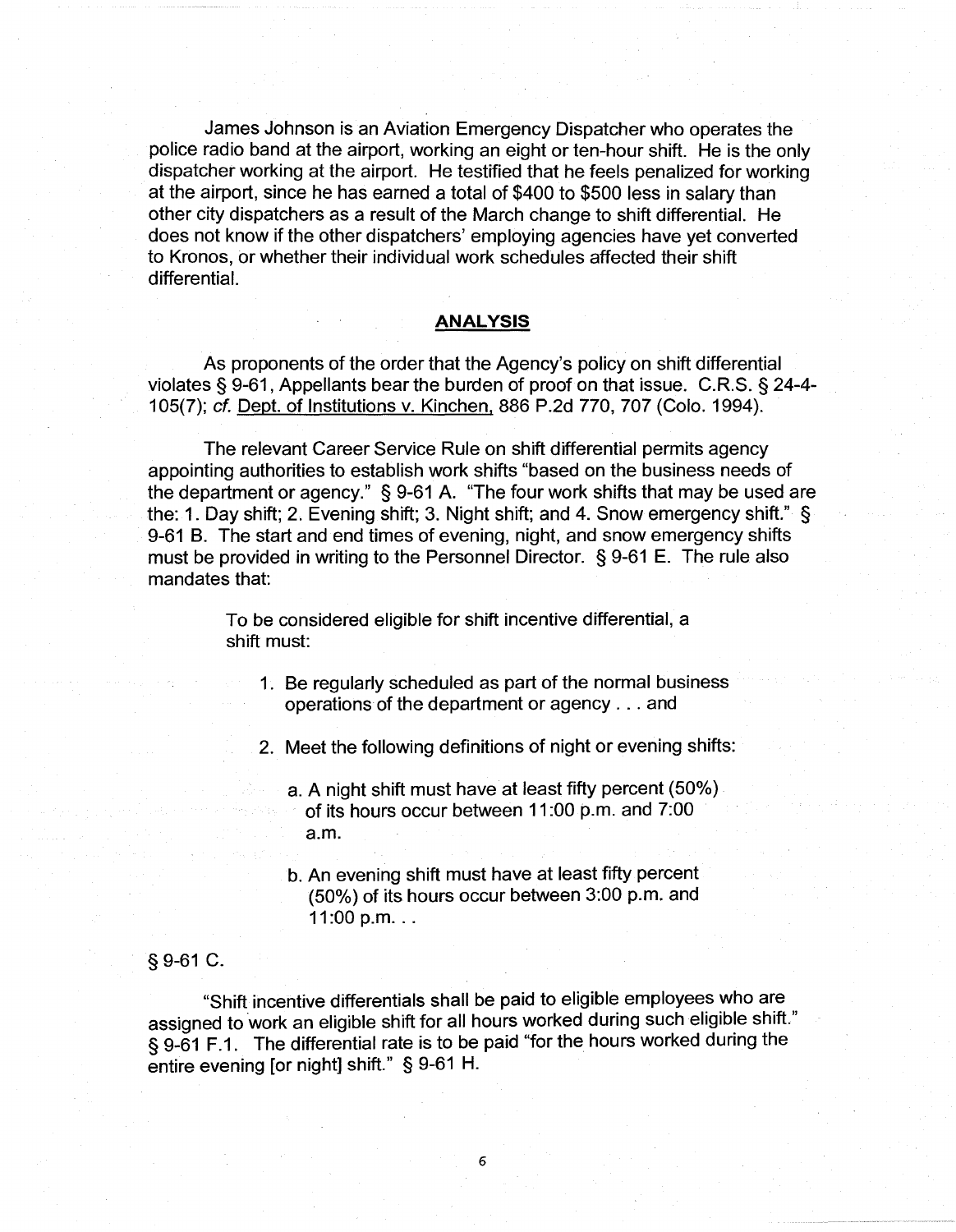Thus, differential pay is given only if both the employee and the shift assigned are eligible under the rule. It must then be determined whether the employee is paid the additional amount for all hours of his work schedule, or only those hours the Agency defines as the evening or night shift. Appellant claims the former is the correct interpretation, and the Agency claims the rule intends the latter reading.

The parties agree that the Agency defined its evening shift as 3 to 11 p.m., and the night shift as 11 p.m. to 7 a.m. [Exh. 9-3.] It is not disputed that the Agency uses over 170 different assigned work schedules to handle the varied functions of the 24/7 international airport. The Agency concedes that Appellants are employees eligible for shift differential under subsection F.2. The Agency paid Appellants differential for their entire work schedules until March 2008, after which they were paid only for those hours worked that were within the Agency's definition of a qualifying evening or night shift. The only issue is the hours for which differential should be paid.

Appellants argue they should be paid for all hours of their work schedule. They state that the change in the Agency's shift differential policy violates§ 9-61 by failing to apply the 50% standard to individual work schedules. In support, they cite subsection C, which requires that a night or evening shift must have at least 50% of its hours between certain stated times. Since at least half of their hours were in the evening or night shifts, they reason, they should be paid differential "for all hours worked during such eligible shift", in accordance with the. language of subsection F.

Appellants also argue that the change announced in the March memo was inconsistent with past practice under the rule, and occurred to accommodate the new computer upgrade, rather than to provide consistency with§ 9-61. They believe that the shift differential rule is intended to compensate employees for working a certain shift, rather than only particular hours. Appellants state that denial of differential for their hours outside the evening and day shifts effected an unauthorized modification of the Career Service Rules.

The Agency counters that the rule requires extra pay only for the hours worked during the Agency-defined evening or night shifts. It states that the Agency's new interpretation merely conformed its practice with § 9-61, which requires a three-step process: 1) determine how the Agency defines an evening and night shift, 2) determine if the defined shifts are eligible for shift differential under subsection C, and 3) pay differential only for those hours worked during an eligible evening or night shift, in accordance with subsection F and H.

Words and phrases in a rule "shall be read in context and construed according to the rules of grammar and common usage. Words and phrases that have acquired a technical or particular meaning, whether by legislative definition or otherwise, shall be construed accordingly." C.R.S. § 2-4-101.

7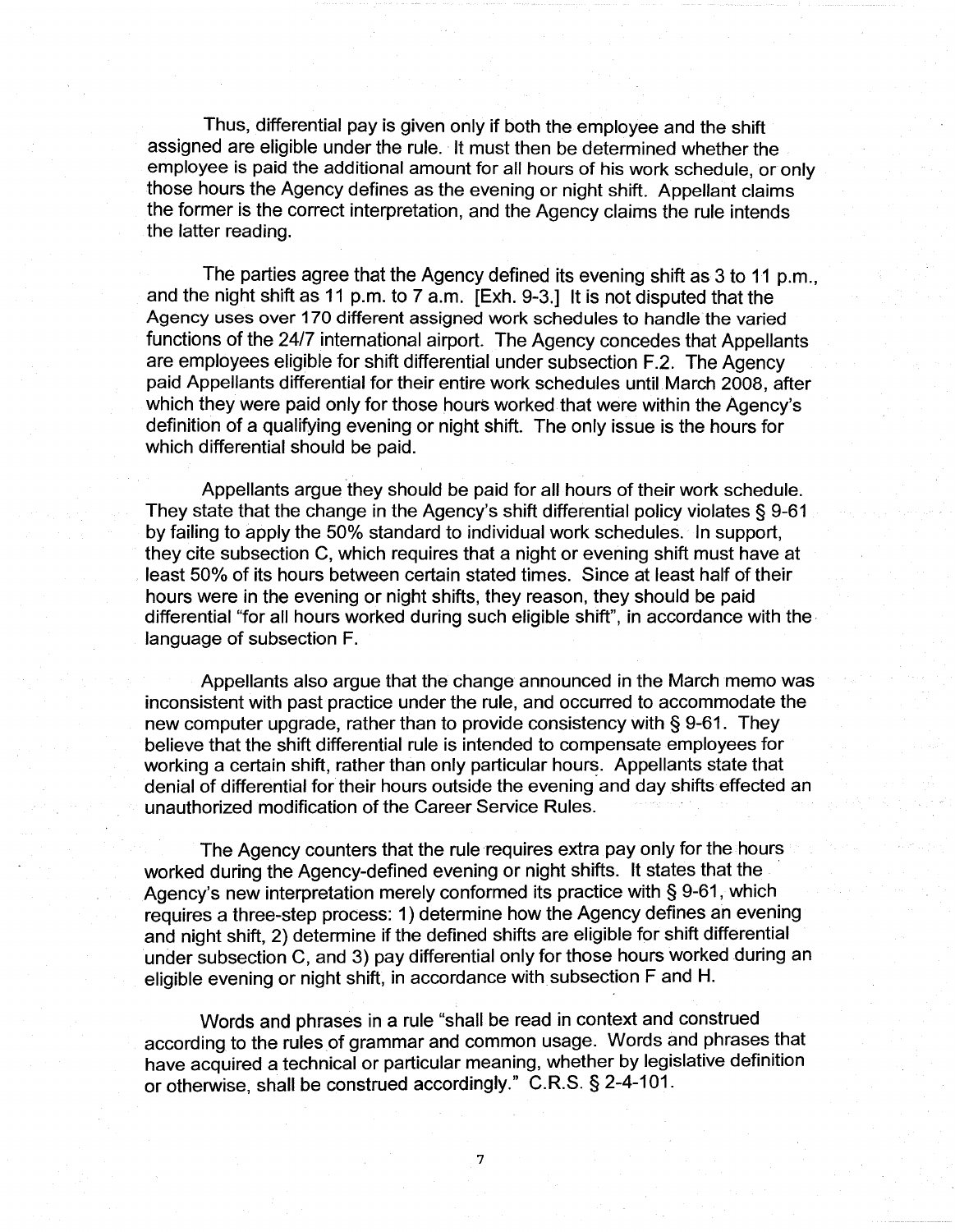Under the Career Service Rules, Rule 9 is intended "to explain the establishment and administration of pay practices, except merit increases, and hours of work." CSR Rule 9, Purpose statement. "Pay practices include . . . differentials." § 9-10 A.

An analysis of the shift differential rule reveals that the April 2006 amendment significantly changed the concept of a shift eligible for differential pay. Before that time, a shift was simply defined as "a period of work regularly scheduled by an agency or department". § 9-91 A. Under the May 2006 rule, an eligible evening or night shift was required to cover at least half of certain specified hours. Differential was to be paid "to eligible employees who are assigned to work an eligible shift for all hours worked during such eligible shift." § 9-61 F. (emphasis added). The subsection specifying the rate of pay used similar language: the differential rate was to be paid "for the hours worked during the entire [evening or night] shift." § 9-61 H. These phrases are contained in the same rule and describe the same concept - the period of time for which differential is to be paid. Terms which have been statutorily defined must be given that definition whenever it appears in the statute. C.R.S. 2-4-101; R.E.N. v. City of Colorado Springs, 823 P.2d 1359 (Colo. 1992). See also Howe v. People, 496 P.2d 1040 (1972) (Use of words with common meaning does not render a statute internally inconsistent). I find that subsection F and H mean the same thing: differential should be paid for hours worked during an eligible shift as defined in the rule.

An appointing authority has the power to establish a ten-hour a day, four days a week schedule "[w]hen the work program of an agency is such that the interests of the City as well as the efficiency of the organization can better be served by such a schedule." CSR § 10-20. "Appointing authorities may establish different work shifts for work units, divisions or departments based on the business needs of the department or agency." § 9-61 A. Here, the Agency has established a ten-hour plan for the work units to which Appellants belong. It has also assigned different reporting times to Appellants based on their duties and the needs of the Agency. See CSR. Rule 1, Staggered work schedule.

In his capacity as CSA staff, Mr. Garritt has been involved in the rulemaking process on shift differential since 2004. He testified that the rule was passed to compensate employees who work certain hours of the day. Both 2006 amendments were intended to correct perceived abuses that avoided payment of differential by manipulation of work schedules. The April amendment defined an eligible shift as that with certain start times. The May amendment refined that definition: an evening or night shift was stated to be one that has half its hours between certain times. He testified that defining an eligible work shift was particularly important given the wide variety of work schedules used by city agencies to perform their work.